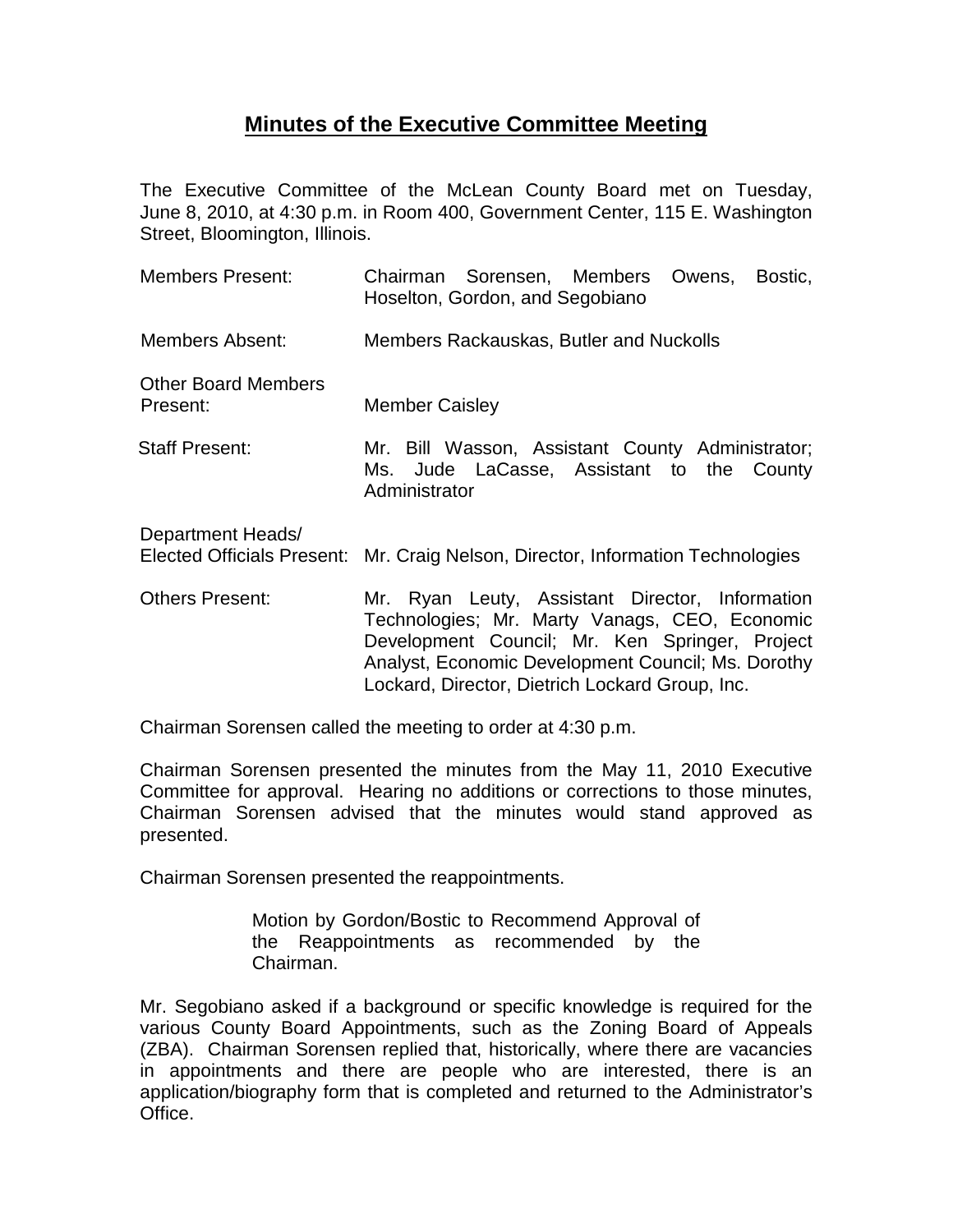Minutes of the Executive Committee June 8, 2010 Page Two

Chairman Sorensen noted that, in regard to the ZBA Appointment, Mr. Zimmerman has been on the ZBA since 2005 and indicated that he would be willing to serve another term.

Mr. Segobiano commented that the ZBA does a good job for the County.

Chairman Sorensen called for a vote on the Motion.

Motion carried.

Chairman Sorensen presented a request for approval of an Ordinance Amending "An Ordinance Describing and Designating an area located partially within the City of Bloomington, the Town of Normal and Unincorporated McLean County as an Enterprise Zone" – County Administrator's Office.

> Motion by Owens/Bostic to Recommend Approval of an Ordinance Amending "An Ordinance Describing and Designation an area located partially within the City of Bloomington, the Town of Normal and Unincorporated McLean County as an Enterprise Zone" – County Administrator's Office.

Chairman Sorensen advised that Mr. Marty Vanags, CEO, Economic Development Council, and Mr. Ken Springer, Project Analyst, Economic Development Council is here to answer any questions that Members might have.

Mr. Hoselton asked if the County is still committed to the contiguous Enterprise Zone criteria. Chairman Sorensen responded that the contiguous nature of the Enterprise Zone map is a state requirement, which is being followed.

Mr. Segobiano noted that most of the fingers of the Enterprise Zone are on the east side of town. He recommended that the EDC make an effort to encourage growth on the west side of town. Chairman Sorensen responded that the Enterprise Zone does not push in any one direction, but responds to requests. Mr. Springer added that the last Enterprise Zone request was for an area on the west side of Main Street on White Oak Road. He indicated that the Enterprise Zone is applied where there is interest.

Chairman Sorensen asked Mr. Springer to provide a perspective on how other counties are using their Enterprise Zone and is McLean County's use unusual. Mr. Springer responded that McLean County's use of the Enterprise Zone is similar to the practices of other counties. He stated that most communities have a "blob" and the blob will be drawn to different areas as needed. Mr. Springer noted that counties are very strategic about how they use the Enterprise Zone.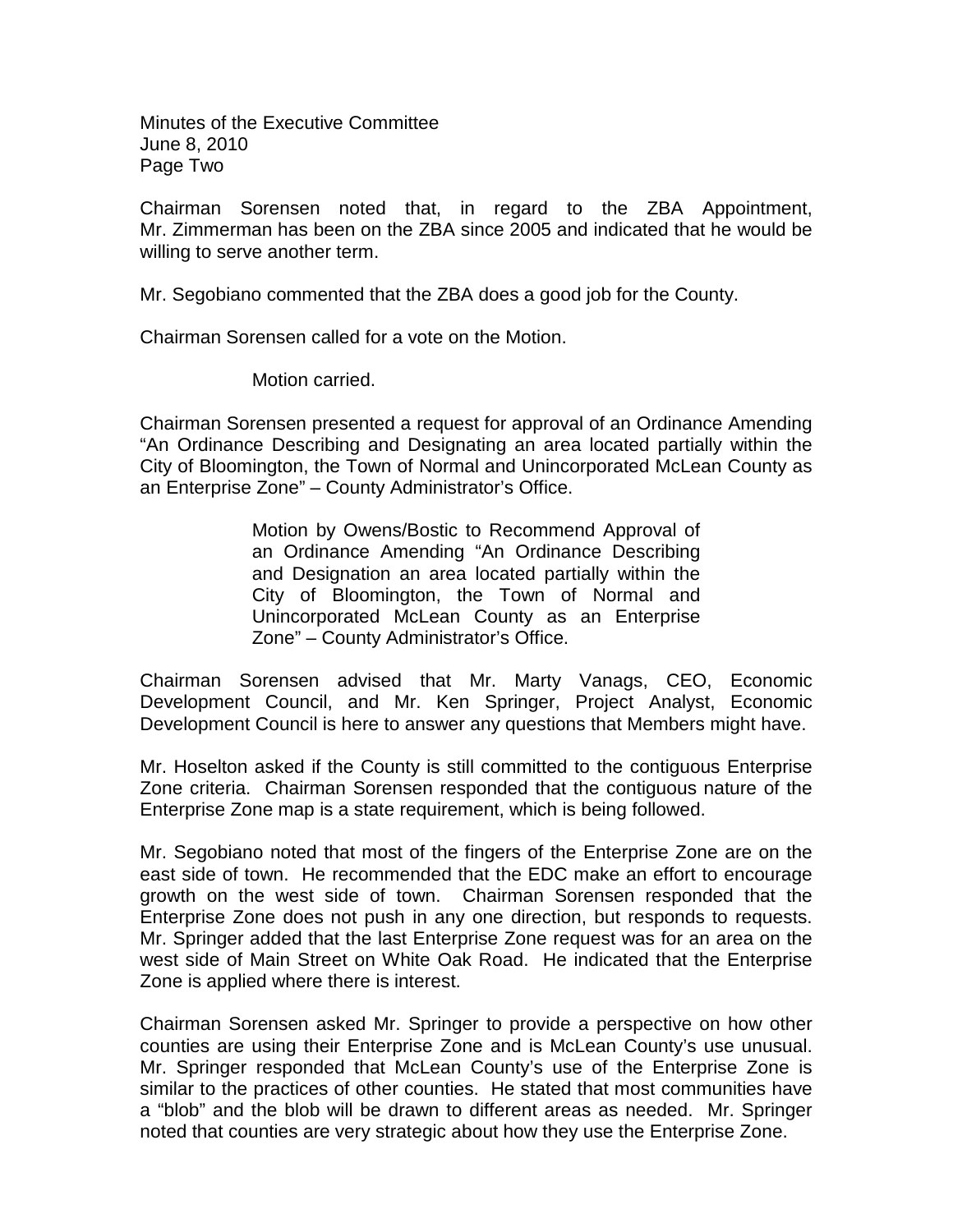Minutes of the Executive Committee June 8, 2010 Page Three

Mr. Hoselton asked what is the area of the Enterprise Zone. Mr. Springer replied that the total area that can be used is 13 square miles. To date, about 6.3-6.4 miles have been used, which means there is still over half of the Zone to deploy. Mr. Springer noted that the McLean County Bloomington-Normal Enterprise Zone expires in 2015 and the EDC intends to use this tool while it is still available.

Mr. Springer distributed a graph that represents the amount of Enterprise Zone that is still available.

Mr. Springer advised that the Ordinance submitted by the Economic Development Council of the Bloomington-Norma Area seeks to extend the boundaries of the Bloomington/Normal/McLean County Enterprise Zone in order to cover approximately 111.34 acres located at and around 1010 Trinity Lane in East Bloomington. The land in question, "Empire Business Park," presents a sizable development opportunity for both the City of Bloomington and the larger McLean County community. Mr. Springer stated that it is the intention of the Economic Development Council to leverage the strengths of this business park to spur new investment in our community and to create jobs.

Mr. Springer stated that the EDC supports this extension of the Enterprise Zone boundary for a number of reasons. First and foremost, the planned projects in Empire Business Park will create new jobs in our community and will increase the property tax base through new investment. Secondly, by leveraging the Enterprise Zone's package of state-based incentives, Empire Business Park could be a hotspot for future development activity in our community.

Mr. Gordon asked if the Enterprise Zone, with a finger here and a finger there, is within the set boundaries and are we following set procedures. Mr. Springer replied that the Enterprise Zone remains within state guidelines.

Mr. Segobiano reiterated his concern that the expansion is not moving to the west side of town. Chairman Sorensen stated that the Enterprise Zone started at Mitsubishi, which is on the west side of town. He added that there is a significant amount of the Zone still available for expansion into any section of town.

Ms. Bostic asked if the White Oak Wind Farm in White Oak Township will request a section of the Zone. Mr. Springer replied that the White Oak Wind Farm has already received part of the Enterprise Zone in 2008.

Chairman Sorensen asked if there were any further questions. Hearing none, he called for a vote on the motion.

Motion carried.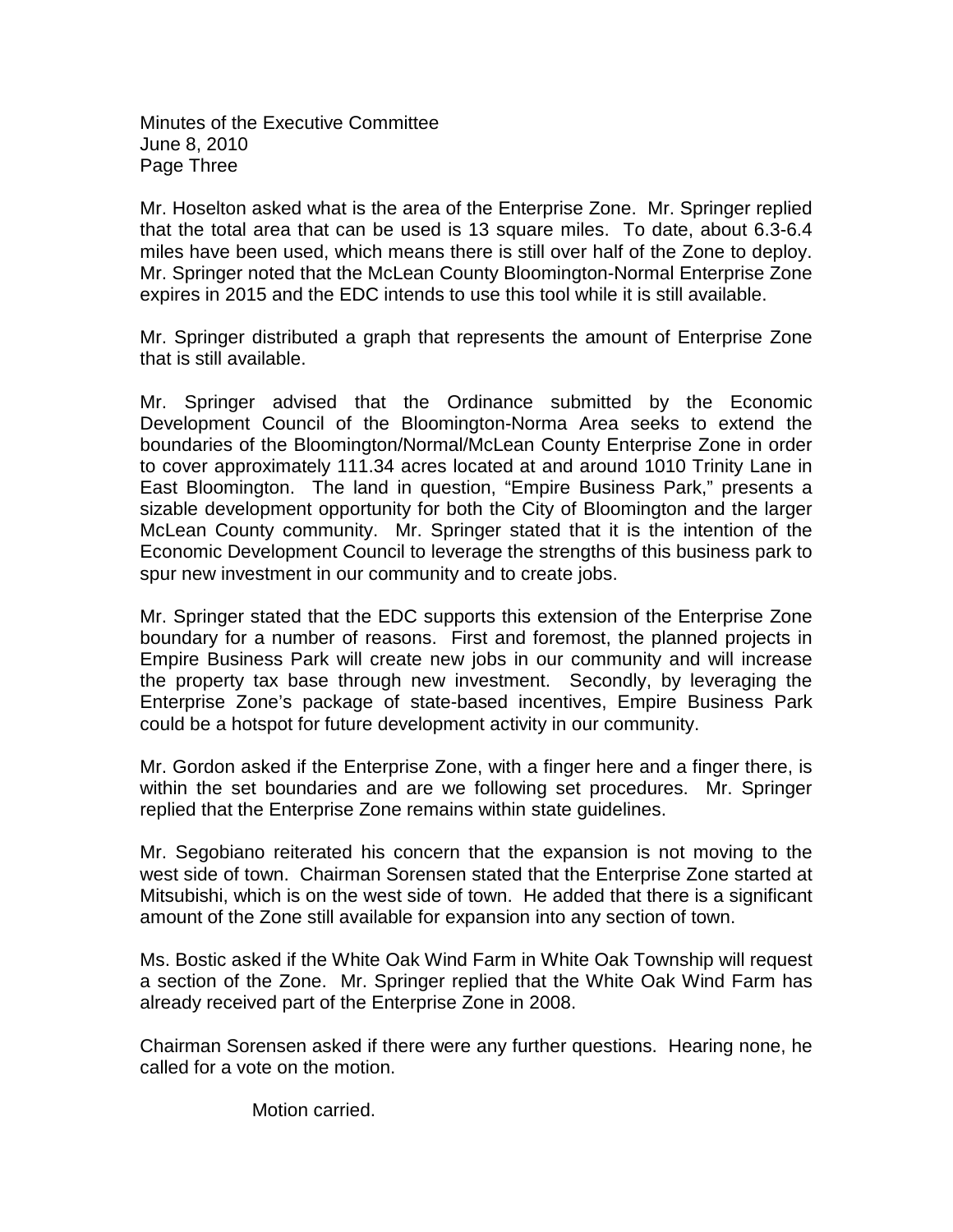Minutes of the Executive Committee June 8, 2010 Page Four

Chairman Sorensen presented a request for approval of an Antenna Site Lease Agreement between McLean County and Hudson Grain Company through the Information Technologies Department.

Mr. Craig Nelson, Director, Information Technologies, stated that the space, located alongside and atop the grain bins by the Hudson Grain Company, will serve to relay data between COMLARA County Park and the McLean County Law and Justice Center via the wireless microwave system approved last month.

Mr. Nelson noted that the terms of the agreement provide payment of \$300 per month to Hudson Grain Company for the use of their space and electricity for a period of two years. He added that this was found to be the fair market price for this type of access for non-profit organizations in the area.

> Motion by Owens/Segobiano to Recommend Approval of an Antenna Site Lease Agreement between McLean County and Hudson Grain Elevator – Information Technologies. Motion carried.

Chairman Sorensen advised that the next item for consideration will be discussed at this meeting, but action on the item will be considered at a Stand-up meeting prior to the County Board Meeting. He indicated that the request is for approval of a Services Contract with Dietrich-Lockard for Telephone Consulting Services in the Information Technologies Department. In conjunction with that request, will be an Emergency Appropriation Ordinance Amending the McLean County Fiscal Year 2010 Combined Annual Appropriation and Budget Ordinance, County General Fund 0001, Information Technologies Department 0043. Chairman Sorensen noted that Mr. Nelson will provide background information on this issue, and Ms. Dorothy Lockard is also available to answer any questions.

Mr. Nelson explained that, over the past several years, Information Technologies has continued to investigate alternatives to our current telephone service. The introduction of Voice Over Internet Protocol (VOIP) to the market brought with it the ability to reduce costs while providing enhanced capabilities and features.

Mr. Nelson stated that in 2006, the County contracted Ms. Dorothy Lockard of the Dietrich-Lockard group to explore the feasibility of introducing VOIP to the County. He noted that Information Technologies conducted focus groups, interviews and surveys of County employees. Mr. Nelson indicated that It was clear that the current telephone system and service provider were inadequate and costly.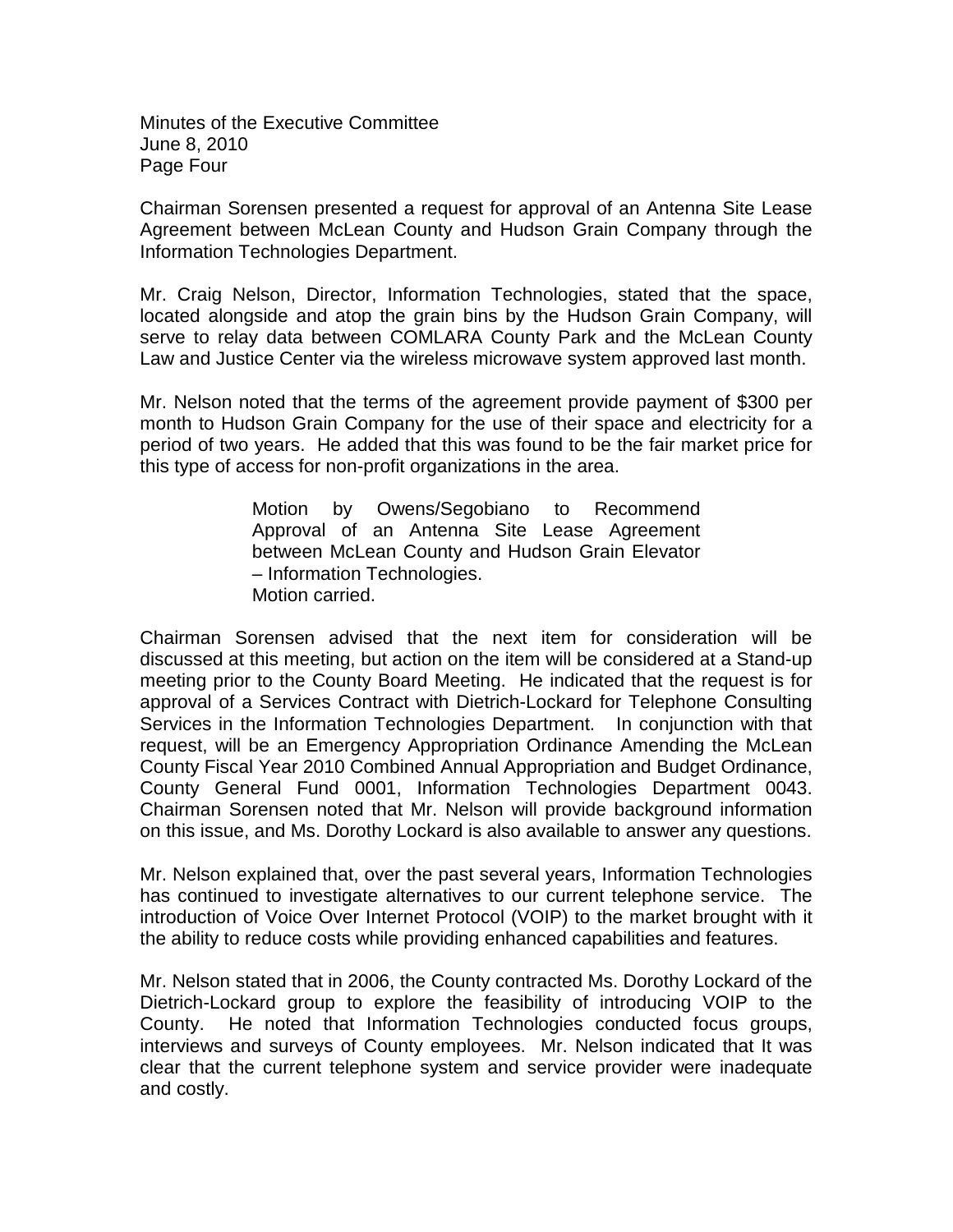Minutes of the Executive Committee June 8, 2010 Page Five

Mr. Nelson stated that past approaches to upgrading the telephone system required an additional Full Time Employee to the Information Technologies staff so that the services could be managed in-house. He added that there was a nearly obsolete "core switch" at the Law and Justice Center that needed to be replaced and the cabling in the Law and Justice Center needed to be upgraded to support VOIP.

Mr. Nelson advised that cabling was upgraded during the recent remodeling of the Law and Justice Center, and a new core switch was installed in 2009.

Mr. Nelson noted that, recently, several companies were reviewed who offer fully managed and maintained VOIP telephone service that would eliminate the need for additional staff in order to implement VOIP.

Mr. Nelson stated that conversations with providers across the industry verified that McLean County is currently utilizing one of the most costly voice systems available (Centranet). Each provider indicated that they would be able to provide more service for less money than we are paying today while improving customer satisfaction. Mr. Nelson advised that a minimum of \$5,000 a month can be saved with a new system.

Mr. Nelson indicated that an additional reason to consider a change now is that our current provider, Verizon, is being acquired by Frontier. He added that he has had persistent service concerns with Verizon as a provider, and unreasonable amounts of time have been spent attempting to clarify service and billing issues.

Mr. Nelson advised that Information Services proposes to replace our current switches with one that are POE (Power Over Ethernet) capable. This will enable the County to maintain phone service in the case of a power outage.

Mr. Nelson stated that Ms. Lockard has provided valuable service to the County in the past. Her current proposal for services brings the knowledge and capability the County needs to address this issue quickly and thoroughly, with the likelihood that the County will be able to realize a savings in cost prior to the end of FY'2011.

Mr. Nelson indicated that the Emergency Appropriation Ordinance in the amount of \$73,000 will cover the services for Ms. Lockard as well as replace the needed infrastructure in the computer closets to handle a new phone system.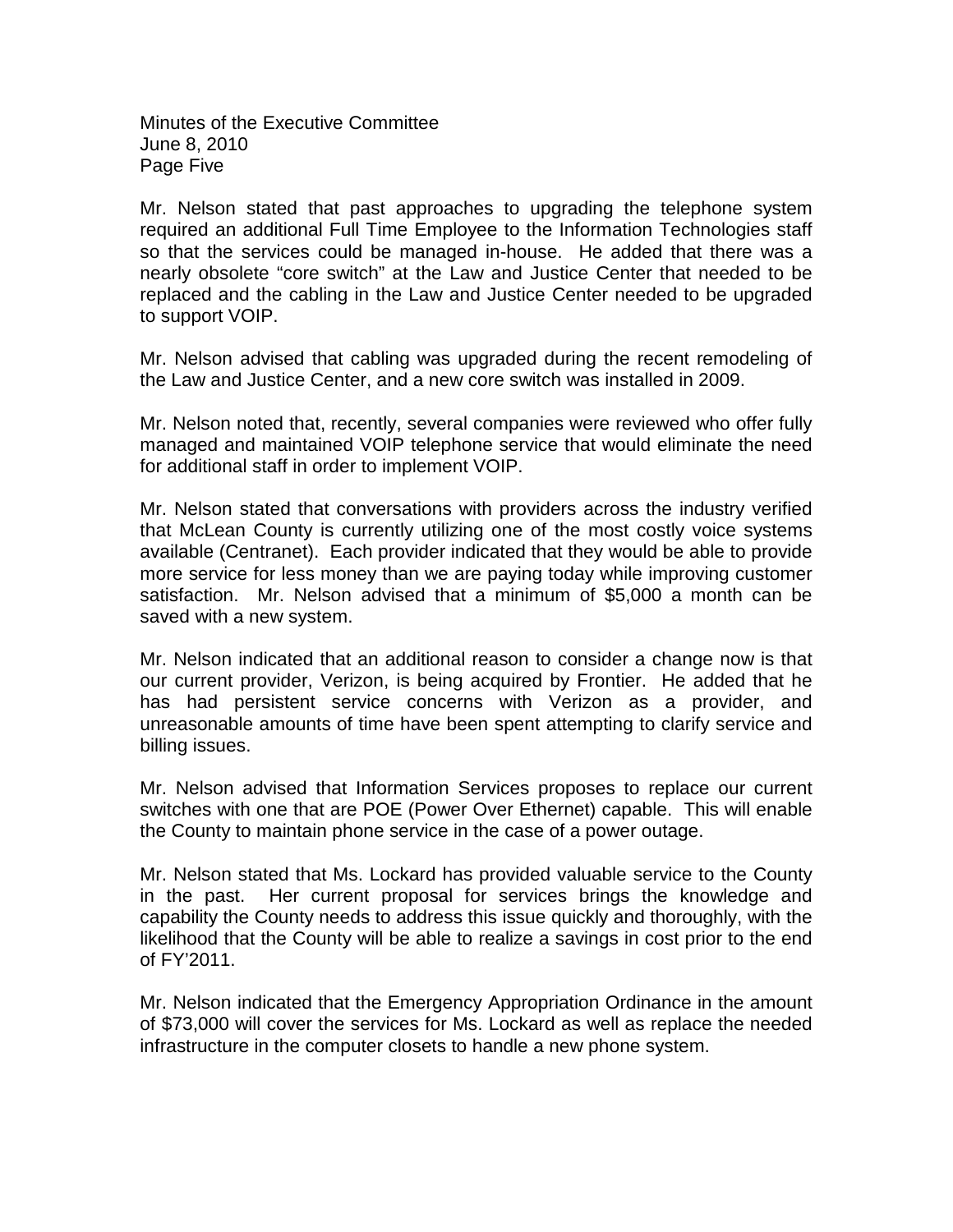Minutes of the Executive Committee June 8, 2010 Page Six

Mr. Segobiano expressed concern with the costs associated with changing from Verizon to Frontier, including the cost to change e-mail addresses, stationery, business cards, etc. He asked if Mr. Nelson anticipates additional costs with changing to the new system. Mr. Nelson responded that the types of costs and changes that Mr. Segobiano is concerned with would not have a direct impact to the County. He noted that because the County manages its own e-mail system, letterhead and business cards would not be affected.

Chairman Sorensen advised that, while there is an initial expense of \$73,000 to convert the telephone system, this is an expense management effort. He indicated that it will take approximately a year to recoup the cost of the project, but over the years, the County will continue to save money. Chairman Sorensen commented that the project is a good technology move and a good business move.

Chairman Sorensen asked if there were any additional questions or comments. Hearing none, he reminded the Committee that the Contract and Emergency Appropriation Ordinance will be considered at a Stand-up meeting next Tuesday. He thanked Mr. Nelson.

Mr. Ben Owens, Chairman, Chairman, Finance Committee, presented a request for approval of an Ordinance for Prevailing Rate of Public Works Wages for McLean County – County Administrator's Office.

> Motion by Owens/Bostic to Recommend Approval of an Ordinance for Prevailing Rate of Public Works Wages for McLean County – County Administrator's Office. Motion carried.

Chairman Sorensen asked if there were any questions or comments. Hearing none, he thanked Mr. Owens.

Ms. Bette Rackauskas, Chairman, Justice Committee, was unable to attend the meeting. Chairman Sorensen presented the request for approval to apply for Grant Funding from the United States Department of Justice for the Court Services Department.

> Motion by Owens/Gordon to Recommend Approval to Apply for Grant Funding from the United States Department of Justice – Court Services. Motion carried.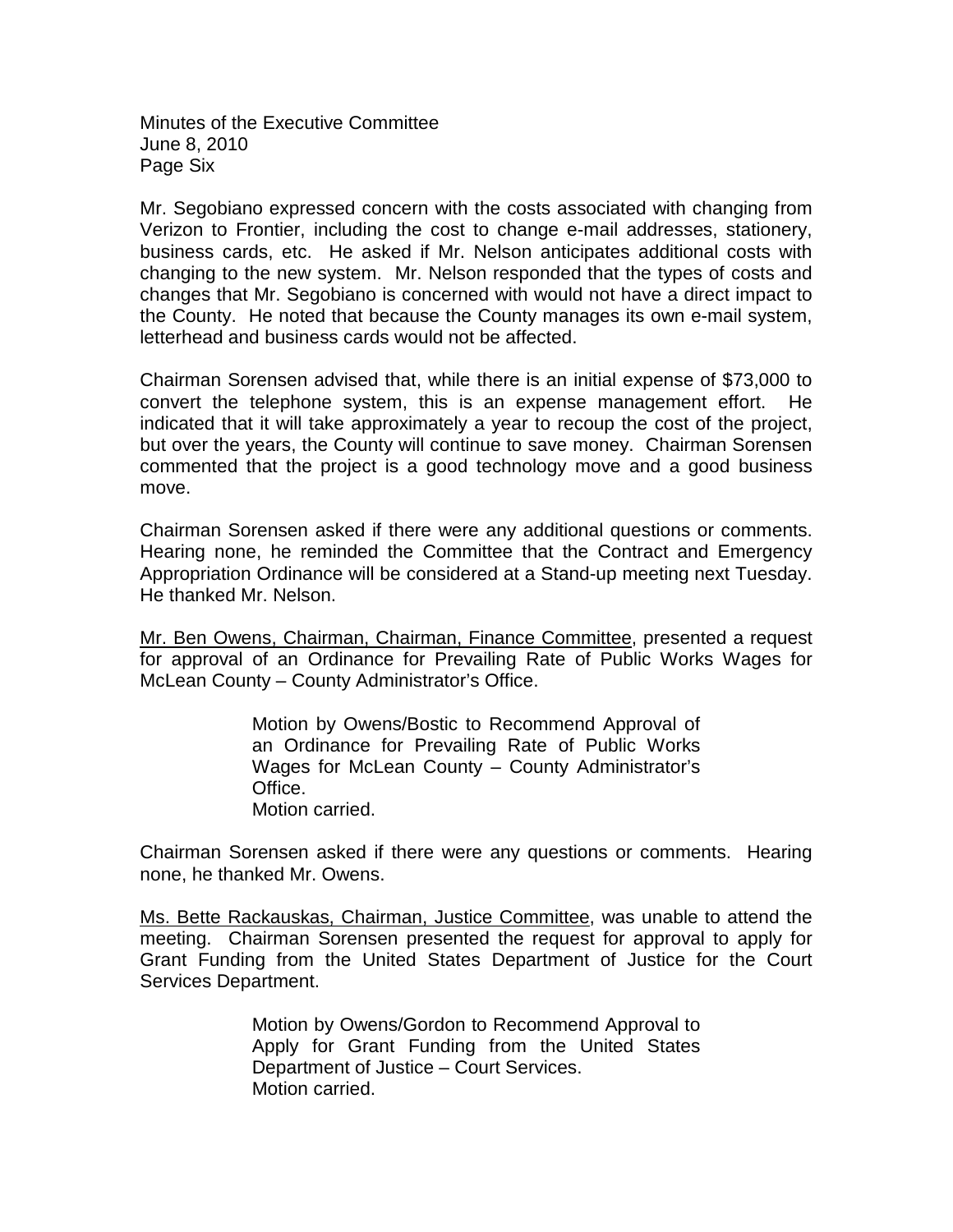Minutes of the Executive Committee June 8, 2010 Page Seven

Chairman Sorensen asked if there were any questions or comments. There were none.

Mr. George Gordon, Chairman, Land Use and Development Committee, advised that the Land Use and Development Committee brings no items for action to the Executive Committee. He advised that the request for approval of the Application to approve a Text Amendment in Case S-10-06 will be pulled from the Board Agenda because the Public Hearing held on June  $3<sup>rd</sup>$  in connection with this application was not concluded on that date and it was continued to July 1<sup>st</sup> for further discussion and consideration.

Chairman Sorensen reminded the members of the Executive Committee that the County has a pressing zoning case that will be a topic of debate and discussion at the County Board meeting next week. Chairman Sorensen advised that there are times like this when how we conduct our business is more important than the business being conducted.

Mr. Segobiano stated that he hopes that the remarks and discussion will be held to what was presented to the Zoning Board of Appeals and not personal feelings and person hearsays.

Chairman Sorensen warned that if the Board cannot conduct this discussion without breaking the rules, it may be necessary to hold over to a hearing of the Board which could be very difficult.

Chairman Sorensen asked if there were any questions or comments. Hearing none, he thanked Mr. Gordon.

Ms. Diane Bostic, Chairman, Property Committee, advised that the Property Committee brings no items for action to the Executive Committee. However, a request for approval of a Lease Agreement between McLean County and Fusion Brew, LLC will be presented for recommendation at a Stand-up meeting prior to the Board Meeting.

Chairman Sorensen asked if there were any questions or comments. Hearing none, he thanked Ms. Bostic.

Mr. Stan Hoselton, Chairman, Transportation Committee, advised that the Transportation Committee brings no items for action to the Executive Committee.

Mr. Hoselton stated that several items will be forwarded to the County Board for approval, including the Preliminary Engineering Services Agreement with Clark Dietz for the East Side Highway, as well as the Stringtown Lakes, LLC Gravel Pit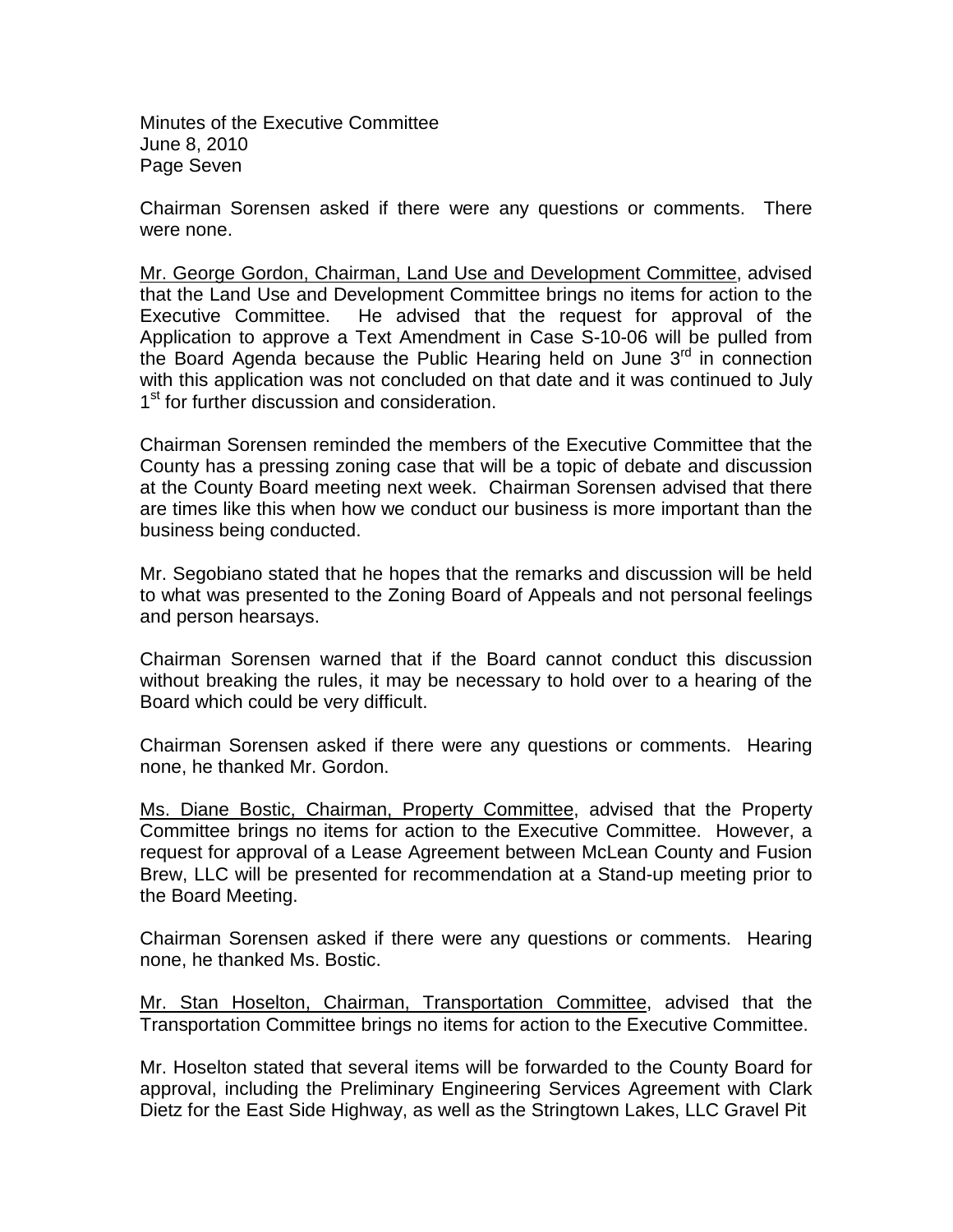Minutes of the Executive Committee June 8, 2010 Page Eight

Road Use Agreement. He noted that these items will likely initiate significant discussion at the Board meeting.

Chairman Sorensen commented on the "Request for approval of Stringtown lakes, LLC Gravel Pit – Road Use Agreement." He reminded the Committee, and noted that he will remind the County Board members next week, that regardless of how members intend to vote on the Zoning Case itself, having this Road Agreement is quit important to McLean County. Chairman Sorensen advised that, knowing this is a contentious Zoning Case, the Board members need to understand that no matter how the County Board votes, we may or may not have complete control of the outcome of this case ourselves. He stated that the Courts may make that decision. Having this Road Agreement in place no matter how the Zoning Case turns out is quite important.

Chairman Sorensen reiterated that it is good business for the County to get this Road Agreement approved. He noted that the County Board agenda will list the Transportation Committee before the Land Use and Development Committee, so that this issue will be dealt with first.

Chairman Sorensen asked if there were any questions or comments. Hearing none, he thanked Mr. Hoselton.

Chairman Sorensen announced that in July he will be formally appointing an adhoc committee of the Executive Committee named the "Search Committee." He noted that he has asked Mr. Segobiano to Chair the Search Committee. Chairman Sorensen advised that the Search Committee will be charged with the responsibility of advising him and the County Board on the County Administrator search, the process and potential candidates. The active work on that Committee will begin in July. Chairman Sorensen indicated that the intention of the Search Committee is to conduct a comprehensive process that is fair and open.

Chairman Sorensen presented the May 31, 2010 bills as recommended and transmitted by the County Auditor for payment as well as a transfer of \$8,947 in the Information Technologies Department. The Fund Total is \$303,904.85 and the Prepaid Total is the same.